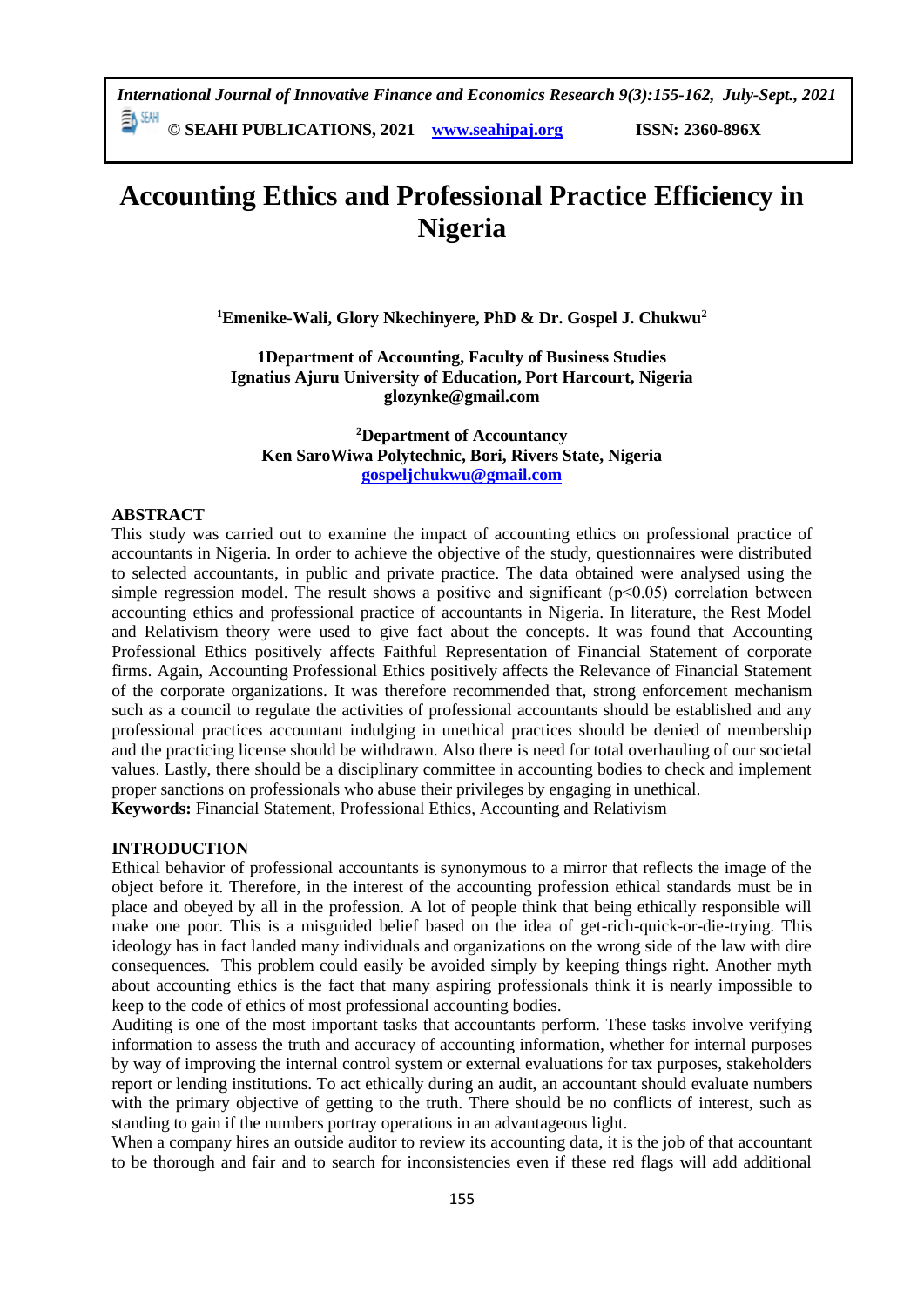work or create other problems for the company. An auditing accountant who works for a bank or government agency should not be swayed by personal feelings such as greed or even sympathy but should be concerned only with making sure that the numbers line up and accurately express the company's financial activity. This forms the basis for professional ethics.

Professional ethics describes the moral principles and values that govern in the context of a particular profession such as lawyers, doctors, architects and accountants. In its simplest form, ethics is knowing what is right and doing what is right. This implies that ethics goes beyond being honest, though the issue of right and wrong can differ enormously. The purpose of ethics in business is to guide managers and employees and to let them abide by a code of conduct that will create and maintain public confidence/trust in their products and services (Smith and Smith, 2003).

Every profession has a system of ethics that is predetermined and written down to guide new and old members on code of conduct. Accounting profession like any other profession in the world have predetermined codes of conduct that guides it operations, these codes determine what is wrong or right in accordance with professional best practices generally accepted by the Accounting profession. (Francis, 1990) In today's business environment, the role of accountants is significant. Managers and other decision-makers base their decision mainly on information that accountants provide. Since accuracy of decisions depends on the reliability of accounting information, the ethical dimension of the profession has gained considerable attention recently.

The accounting profession is addressing many issues and raising several questions about regaining public trust post Enron and Arthur Andersen. The American Accounting Association (AAA) has asked universities to place emphasis on "accounting education" to foster students' sensitivity to ethical and social responsibilities. The accreditation standards for business and accounting programs require curriculum coverage of ethical courses. In 2006, the International Accounting Education Standards Board (IAESB), an independent standard-setting board of the International Federation of Accountants (IFAC), released an information paper entitled Approaches to the Development and Maintenance of Professional Values, Ethics and Attitudes in Accounting Education Programs (IFAC, 2006) to encourage and assist accounting educators and member bodies of IFAC to implement ethics education programs (Cooper et al., 2014). The above assertions may be laudable and send positive signals to the growing societal need for forthright, honest, trustworthy Professional Accountants to deliver on their professional duties.

This work is unique because it and first among its kind because it shows discusses ethical issues using the rest model in the contest of Nigeria. Again, the theory adopted has scarcely been used in literature for article on fraud within and outside the Nigerian space but this work is using it in the accounting ethical environment in Nigeria.

## **Review of Relevant Literature**

## **Theory of Relativism**

This study adopted the theory of relativism. Given the nature of the doctrine of ethics, it's believed that relativism will give a clearer view of the concept. The ethical theory of relativism is in contrast to the absolutist ideology. It states that there is no objective or absolute moral truth, and there are no universal standards of moral behavior. There are two aspects to relativism;

**Descriptive ethical relativism**: This is the view that different cultures and societies have different ethical systems and cultures. 'Right' or 'Wrong' are concept that relate to the particular culture. There is no universal rule about right or wrong.

**Normative ethical relativism**: The beliefs or moral values within each culture are right within that culture. It is impossible to judge the values of another culture externally or objectively. Moral values of a culture can only be judged from within the culture.

Religious relativism is an example of normative ethical relativism and maintains that one religion can be true for one person or culture but not for another person. No single religion, therefore, is universally or exclusively true.

Historical relativism is another example of normative ethical relativism and provides context for ethical views to vary over periods of time. For example, the elimination of suspected witches or the widespread adoption of slavery in the past may not be acceptable in today's society. Similarly, trends may move in the opposite direction for example the liberalization of clothing fashion or the changing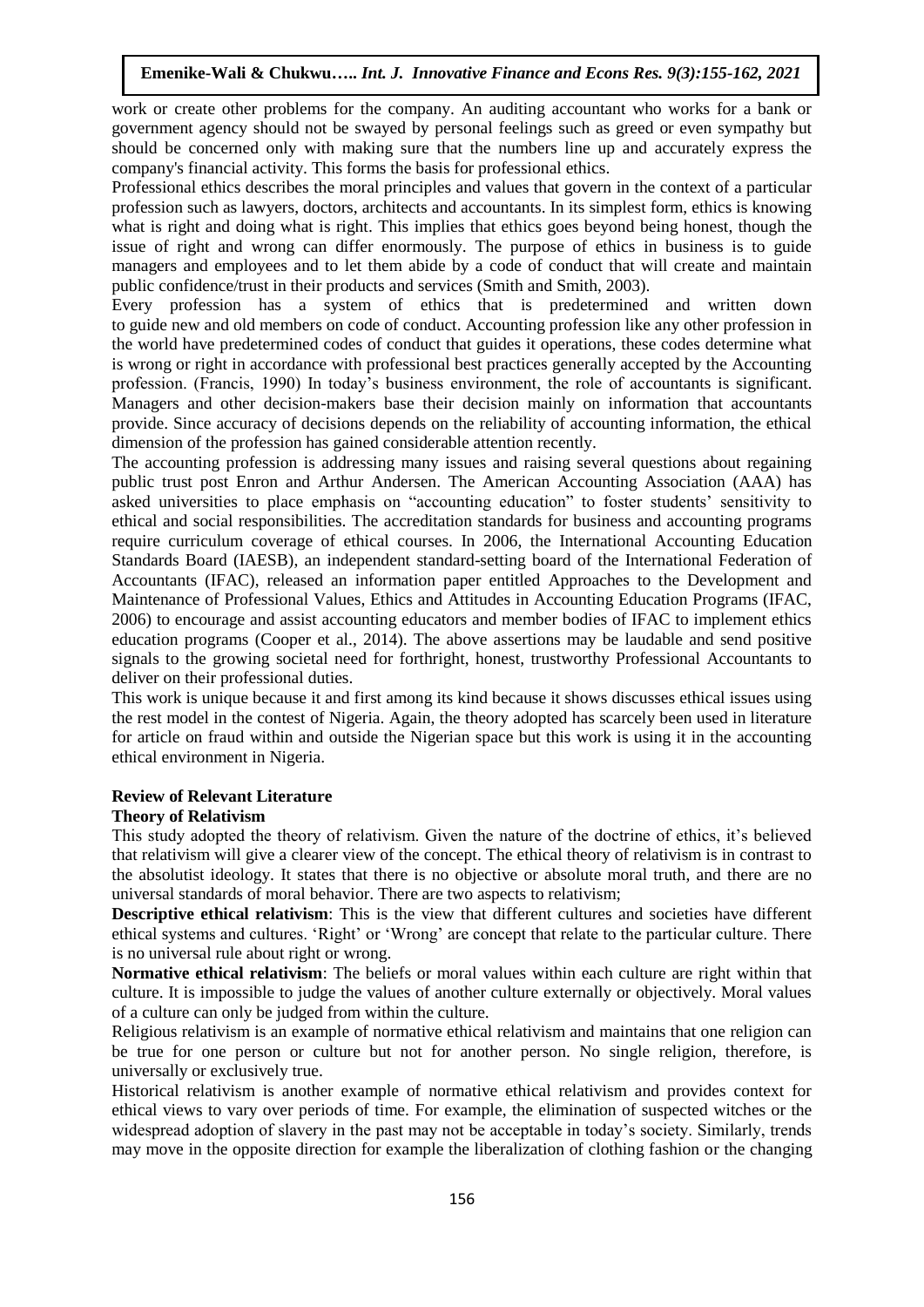role of women in society. Relativism accepts that ethical behaviour cannot be judged objectively. What is right and what is wrong can also vary according to circumstances and time or season.

J L Mackie is a fairly recent moral philosopher who supported the relativist view. He argued that ethical values and moral judgment are a human invention, which is imposed on society by institutions. (Grama, 2015).

#### **Code of Ethics in Accounting**

The International Ethics Standards Board for Accountants, itself an independent agency, has created a code outlining the principles at play in ethical accounting. These principles cover many facets of ethical behavior for accountants, although unique situations may call for judgment calls that aren't explicitly reflected in these principles.

**Integrity:** Integrity isn't a set of rules or a course of action, but rather a state of mind oriented towards honesty, straightforwardness and a commitment to acting following principle rather than for the sake of personal gain.

**Objectivity:** To the extent that it is humanly possible, accountants shouldn't be influenced by the interests or perspectives of the individuals or businesses who hire them. An accountant also shouldn't let personal biases or interests influence either the numbers that go into an accounting system or the results that come out of it. Figures and results should be taken at face value and should drive conclusions and decisions.

**Professional Competence and Due Care:** The field of accounting isn't a static body of knowledge but rather an evolving frame of reference that changes as legislation and best practices are redefined over time. It is the responsibility of an ethical accountant to stay abreast of these developments and provide clients with up-to-date information and the highest quality service.

**Confidentiality:** Accountants handle sensitive information, and it is an accountant's ethical responsibility to refrain from disclosing any of this information to outside parties who may stand to gain from it. Similarly, an accountant shouldn't use any information obtained while performing professional services for the sake of personal gain, such as selling stock in a business whose books appear questionable.

**Professional Behavior:** As with any profession, an accountant should perform tasks and responsibilities with an eye to the highest personal and professional standards. These include completing tasks thoroughly and on time, following through on commitments and only accepting payments for services that have been rendered.

## **Ethical Dilemmas in Accounting**

Although governing bodies and rules of accounting use a clearly stated code of ethics in accounting, it may create the impression that there are clear and consistent rules for every accounting situation. However, the situation can be much murkier when you begin working in real cases. An accountant may be working for two different businesses and may have access to one company's privileged information that could affect the well-being of the other company. Company A may be considering investing in Company B, but the accountant may know from working with both businesses that Company B is struggling. In this case, the most ethical course of action would be for the accountant to step back and avoid providing inside information to either company.

Accountants can also face ethical dilemmas when deciding how to report accounting information; a process that allows for some discretion and judgment calls. Deciding whether to expense or depreciate a piece of equipment can affect net profit on an income statement, which may affect the value of the company that investors evaluate. (Jeffrey, 2015) It may not be illegal to report the expenditure in a way that adds to the company's value, but it does skew information in ways that aren't entirely transparent. Similarly, the decision to allocate an item of expenditure to one department rather than another can create an imbalance in the success metrics of the departments in question even if the expenditure was beneficial to both.

There are no clear and easy answers for these dilemmas, but an ethical accountant can follow guidelines that may make these decisions somewhat simpler. It's important to think of the spirit behind both the accounting code of conduct and the law, as well as their specifics. Even if an accountant can't discuss the details of a situation with an outsider, even just imagining such a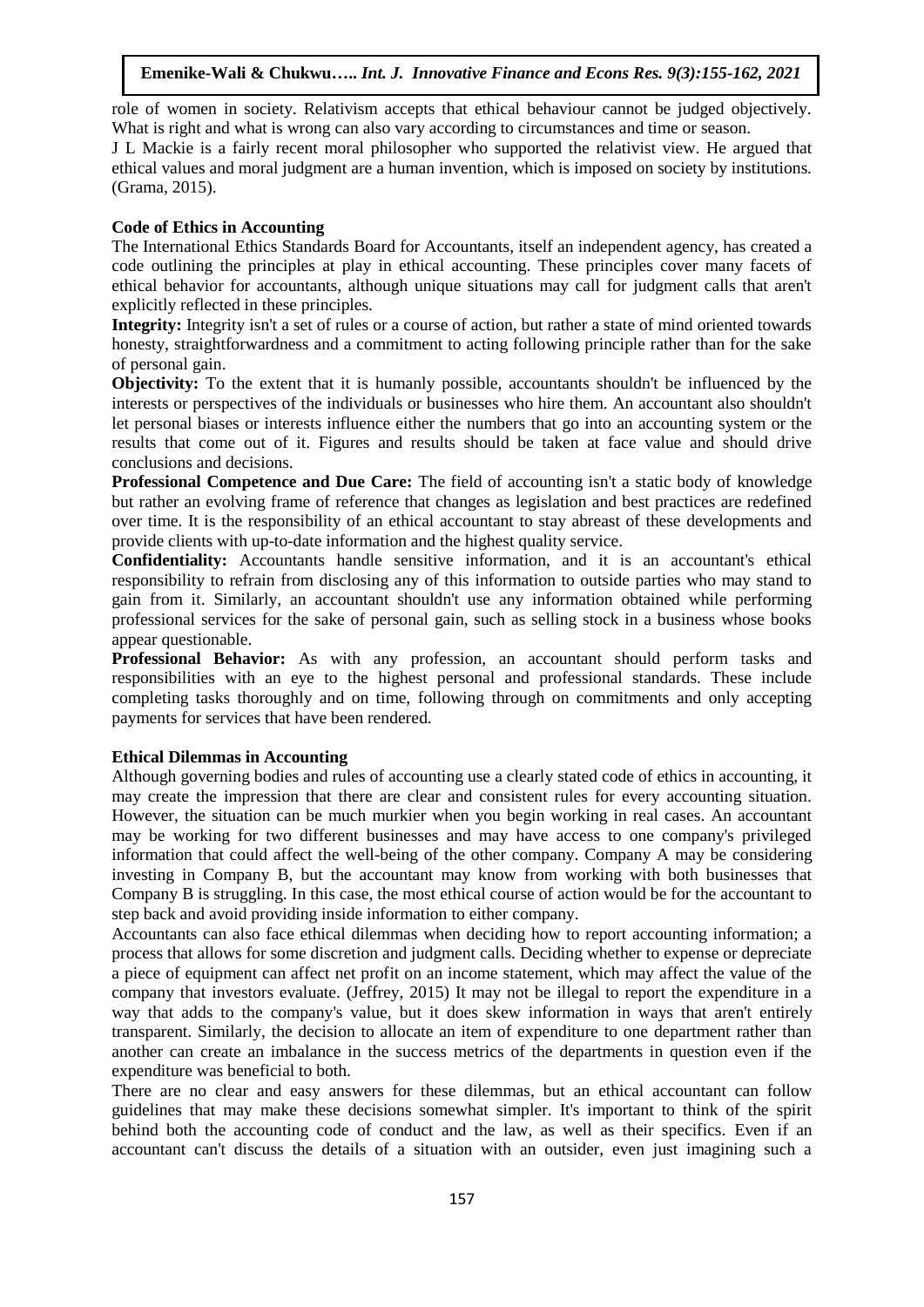conversation can provide him with a valuable perspective. And although they hardly provide rigorous or objective criteria, intuition and gut feelings can be helpful ethical guides.

Lowers (2007) Accounting ethics is a body of good practices that is based on good conscience which accounting professional bodies promote. Professional accounting bodies like ACCA require that you complete an online accounting ethics module in order to be qualified as a chartered accountant in addition to meeting order requirements. Accounting ethics is deeply rooted in the principle of applied ethics where morals and values are not just preached but put to practice and test. Accounting ethics is that aspect of accounting that borrows a lot from philosophy where humans are judged on the basis of right and wrong.

The public rely on accountancy as a noble profession to establish code of conducts that must be adhered to by practitioners and accounting firms. It is believed that ethical accountant is vital to reducing the prevalence of fraud in corporate world. An accountant that has high moral standard would not agree to falsify the books of accounts when asked to do so by directors. Accounting as a sensitive profession is faced by many challenges on a day to day basis pushing them to deviate from following the laid down principles, concepts and conventions that would ensure that transactions are fairly reported. For accountants to withstand the pressure and still stand by what is ethically right, a leave might be borrow from auditors in identifying and dealing with difficult situations that would affect their accountancy job (Mukarushem and Kule, 2016).

## **The Moral Issues**

In practice there are often pressures on an individual at work to bend the rules and act in a way that is not ethical. Unethical behaviour might be illegal, but it's often -legal but immoral. Pressures to act unethically can create a moral dilemma. Sometimes it is not clear what the right course of action should be. When an individual think that something might be wrong, he could be faced with a decision about what to do. Making a moral or ethical decision might not be easy, especially when colleagues or bosses do not agree with you and will not listen to what you have to say. Some individuals might take the view that when they are at work, they act according to a different set of rules and with a different moral outlook, compared to the way they think and behave in their private life. This view can be used to justify decisions or actions at work that are unethical, on the grounds that 'business is different'. However, this is not a view that accountants should take because accountants are bound by professional codes of conduct (Jamshidinavid and Karmari, 2012).

Accountants aid organizations by performing roles such as preparation and presentation of timely and accurate financial reports, identification of areas of inefficiency and wastage of resources, setting up effective system of internal controls, investigation of the performance operations of competing organizations to assist management in policy formation as well as investigation of fraud within the organization (Igben, 2009). However, in performing these roles, accountants should have a human face, considering the fact that they are dealing with human beings in the organization. There should be the realization that their role as accountants is to help the organization move forward, not to find scapegoats. To do this effectively, accountants need to abide by the behavioural ethics of the accounting profession. (European Journal of Business and Management 2014).

## **Importance Of Accounting Ethics**

Gray (2006) outlined the importance of accounting ethics as follows:

**Avoidance of financial crisis:** most financial crisis that we have experienced could have easily been avoided if investment accountants, financial planners, and other finance professionals were ethical in their dealings. Rating agencies cannot give excellent rating to rotten toxic assets if they have moral values.

**Win-win situation for all:** stakeholders of a business enjoy when proper ethical standard is followed in keeping the books of accounts of an entity. Though some stakeholders like management would rather prefer to commit accounting fraud so as to get more bonus and benefits that are linked to performance, but, the presence of an accountant with high ethical standard will deter managers from committing this fraud.

**Increased confidence in accounting profession:** the public will simply place more reliance on accountants and the accounting information system as a whole if they are convinced that people with moral values acts as the preparers, assessors, and auditors of accounting system.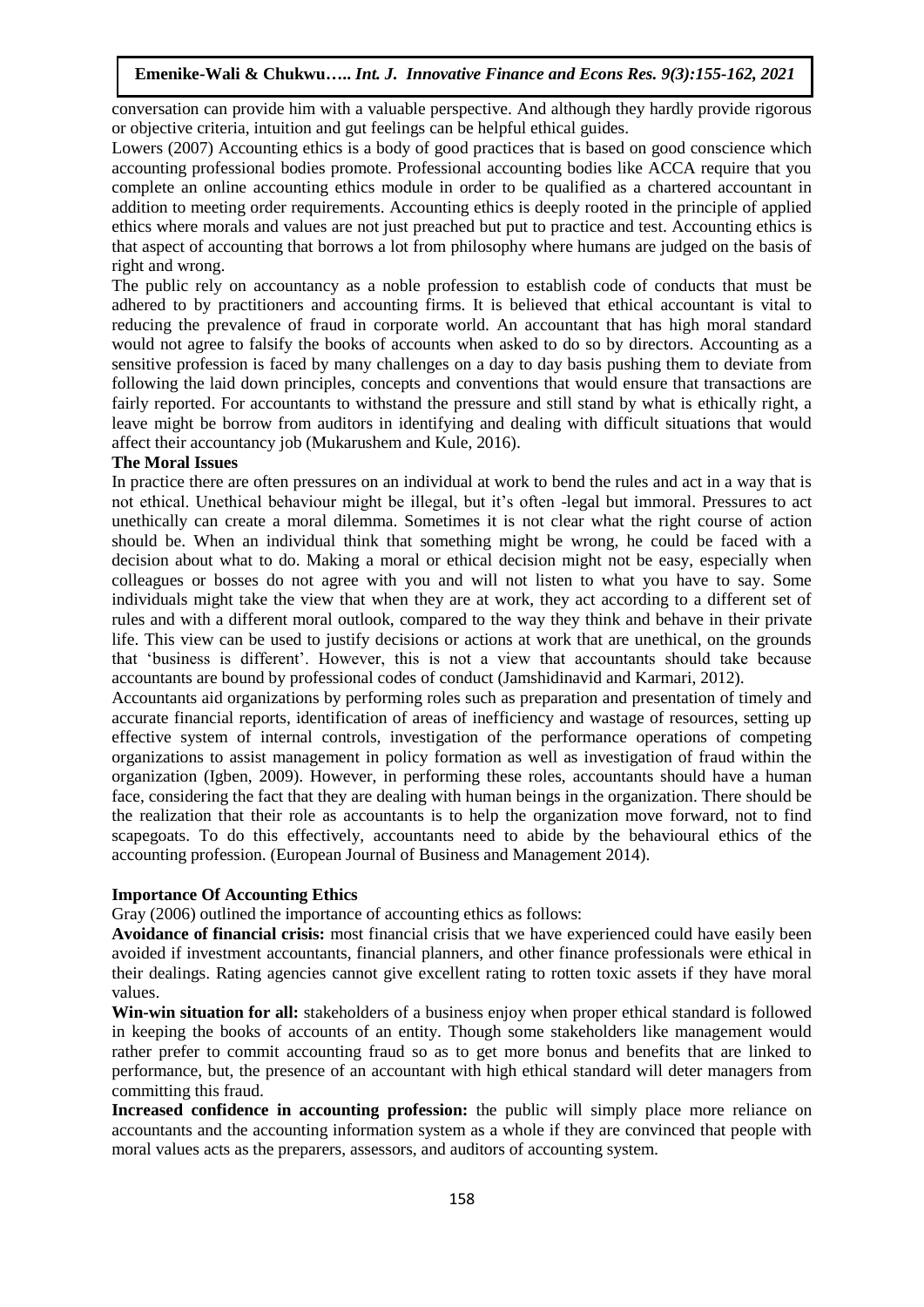**Prevent fraud:** the best way to prevent fraud is to have a functional internal control in place. Good accounting ethics upholds internal control and corporate governance.

Avoid conflict of interest: following the code of ethics of the professional body that you affiliate with make your life a lot easier when those conflicting moments come knocking at the door.

**Saves practitioners money:** being compliant and ethical in your practice as an accountant saves you time, energy, and money. You need not invest extra time trying to cover your track hoping that someone would not dig it out some day if you do what is morally right and ethical. Accounting ethics when combined with good business ethics brings out the best in a business venture. (Robinson & Herron, 2001).

#### **Rest Model**

Rest (1977) stated that the production of moral behaviour in a particular situation involves four activities: (1) moral sensitivity; interpreting the situation in terms of how people's welfare is affected by possible actions of the subject (2) moral judgment; figuring out what the ideally moral course of action would be (3) moral motivation; selecting among valued outcomes to intend to the moral course of action and (4) moral character; executing and implementing what one intends to do. The main approach in his model is ethical judgment that is guided by moral awareness. Meanwhile, being aware of a moral dilemma involves recognizing an ethical issue is at stake in a given situation (Alteer et al., 2013). Awareness precedes judgment, which is a process of seeking the most morally justifiable course of action from the alternatives. Moral judgment is only part of the psychology of morality. He explicitly includes moral awareness in his Four Component Model of moral behaviour, calling it moral sensitivity. Narvaez, (2001) observed that ethical sensitivity borders on the empathic interpretation of a situation in determining who is involved, what actions to take, and what possible reactions and outcomes might ensue. The Ethics Education Framework (EEF) describe individual ethical sensitivity as the ability to recognize an ethical threat or issue when it occurs and being aware of alternative courses of action which can lead to an ethical solution (Leung et. al. 2006). It also includes an understanding of how each alternative course of action affects the parties concerned. Once an ethical problem is identified, decision makers make judgments about what is the right or wrong thing to do in this situation. After concluding what course of action is best, decision makers must be focused (motivated to follow through) on their choices. Executing the plan of action takes character. Moral agents have to overcome opposition, resist distractions, cope with fatigue, and develop tactics and strategies for reaching their goals (IFAC, 2006). Several factors (e.g. age, year of graduation, gender, etc.,) were studied to promote ethical sensitivity (Alteer et al., 2013).

Although focus is placed on the development of sensitivity and judgment during the prequalification stage (educational stage), such character traits have to be further enhanced and supported in the postqualification stage when the individual wrestles with different motivations, and strengthens his/her character through experience and continuing education and development (IFAC, 2006). Formal education may be an important factor in moral judgment development (Dellaportas, 2006; Reeves, 2000). Rest and Narvaez (1994) found unusual gains in moral judgment with age, but also found that education was a far more powerful predictor of moral development with the general trend that the longer students continue in formal education the higher the ethics sensitivity scores tend to be. Rest (1986) found in reviewing two meta-analyses of around 10,000 participants that age and education accounts for 30 to 50% of the variance in ethics sensitivity scores (Emerson et al., 2007).

Due to the sensitivity around a company's financials, a study of accounting ethics is required as it is an essential aspect of the role of auditors and accountants in preparation of statements. Generally, the term ethics refers to morals or a code system that strongly offers the criteria for distinguishing between wrong and right (Banerjee &Ercetin, 2014).

## **Empirical Review**

The increasing significance of ethics in the accounting profession is evidenced by the seminal events that witnessed the collapse of major corporations (e.g. Enron and WorldCom); regulatory interventions (e.g. Sarbanes- Oxley Act in the USA), calls for increased ethics interventions in the accounting curriculum (Dellaportas et al., 2014), the issuance of the IFAC's Code of Ethics for Professional Accountants (2005), and also the release of International Education Standard 4 by the IFAC (IFAC, 2014). One of the crucial factors to develop and promote a person's moral awareness is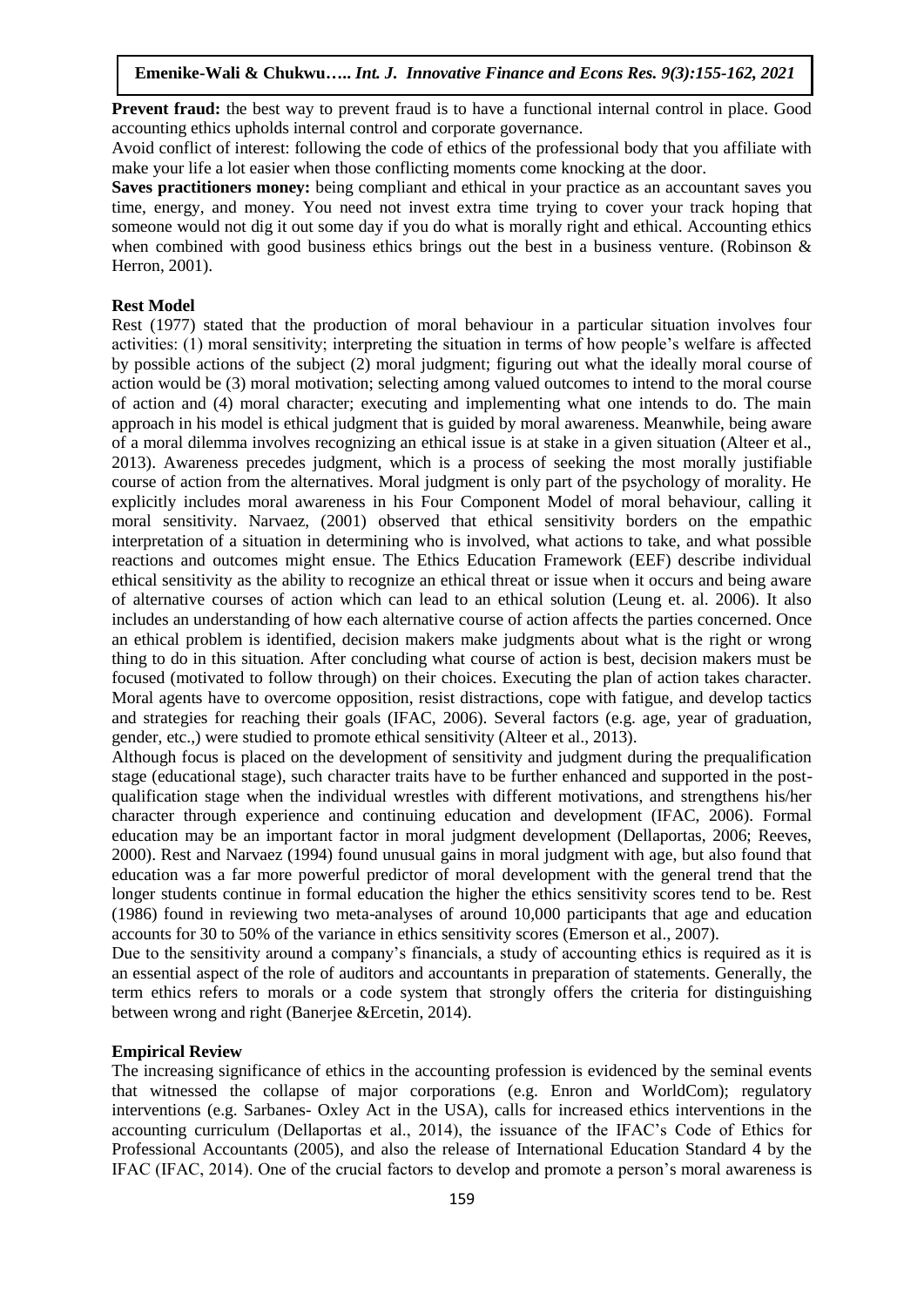education (Kohlberg, 1983). Other empirical evidence demonstrating the importance of ethics education include those in Ward et al. (1993), Lane et al. (1988), and Leung and Cooper (1995). Hoffman and Moore (1982) also pointed out to the need for ethics education and training. Jackling et al. (2007) demonstrate the potential causes of ethical failure and the need for ethics education. Chan & Leung (2006) also indicate that an accounting ethics intervention may have a positive effect on accounting students' ethical sensitivity development. The recent corporate and accounting crises, have also pointed out the significant importance of business schools undertaking the teaching of ethics to future accountants and leaders (Coopers, 2003; Waddock, 2005). At the heart of the criticisms leveled at the accounting profession is the moral base of the profession (Lovell, 1995). The collapse of large corporations has serious financial implications to investors, employees and the public (Elias, 2004), giving rise to a credibility crisis (Earley and Kelly, 2004).Ethical misconduct may be real or apparent; nevertheless, professional and educational institutions have responded by calling for more ethics education in the accounting curriculum (Lovell, 1995). This increasing interest in ethics for professional accountants calls for ethics education pre- and after qualification (Lovell, 1995; Early and Kelly, 2004). Ethics education includes all aspects of educational and developmental activities which aim to enhance and maintain professional values, ethics and attitudes. Professional values, ethics and attitudes that include: a commitment to technical competence; ethical behaviour (such as independence, objectivity, confidentiality and integrity); professional manner (such as due care, timeliness, courteousness, respect, responsibility and reliability); pursuit of excellence (such as commitment to continuous improvement and life-long learning) and social responsibility (such as awareness and consideration of the public interest) identify professional accountants as members of a profession (IFAC, 2006). Behavioural principles presented by IES 4 have been developed by the IFAC to the set of the set of the set of the set of the set of the set of the set of the set of the set of the set of the set of the set of the set of the set of the set of the set of the set of the set of the set of the s

ensure that the professional accountants perform their duties free from bias and financial temptation (Ponemon, 1990). As experience has shown, however, ethical action is not brought about by normative rules of conduct alone, but is prescribed by ethical judgment (Beach, 1984).

# **MATERIALS AND METHODS**

Data for this research study were primary data generated from questionnaire administration. The data were then analyzed using multiple regression analysis through the use of econometric model specified below:  $APE = f(RFS, FRFS)$ 

Where: APE is Accounting Professional Ethics; RSA is Relevance of Financial Statement and FRFS is Faithful Representation of Financial Statement respectively. Specifying it in econometric form, we have;  $APE = + a0 + a1 RFS + a2 FRFS + \mu t$ 

Where; aα, a1, a2, and μt represent Intercept, Impact of is Relevance of Financial Statement, Impact of Faithful Representation of Financial Statement and Error terms respectively.

The apriori expectation is that Accounting Professional Ethics has a positive relationship with the (RSA) Relevance of Financial Statement and (FRFS) Faithful Representation of Financial Statement.

## **Test of Hypotheses**

# **Relationship between Accounting Professional Ethics and Relevance of Financial Statement**

Results indicate that there is a strong positive relationship between Accounting Professional Ethics; RSA is Relevant Financial Statement ( $r = 0.617$ , P-value < 0.05). This implies that strictly abiding by Accounting Professional Ethics positively affects the Relevance of Financial Statement of the corporate organizations. The relationship is also significant.

The agrees with the observation of Igben, (2009) who posited that Accountants aid organizations by performing roles such as preparation and presentation of timely and accurate financial reports, identification of areas of inefficiency and wastage of resources, setting up effective system of internal controls, investigation of the performance operations of competing organizations to assist management in policy formation as well as investigation of fraud within the organization. However, in performing these roles, accountants should have a human face, considering the fact that they are dealing with human beings in the organization. There should be the realization that their role as accountants is to help the organization move forward, not to find scapegoats. To do this effectively, accountants need to abide by the behavioural ethics of the accounting profession.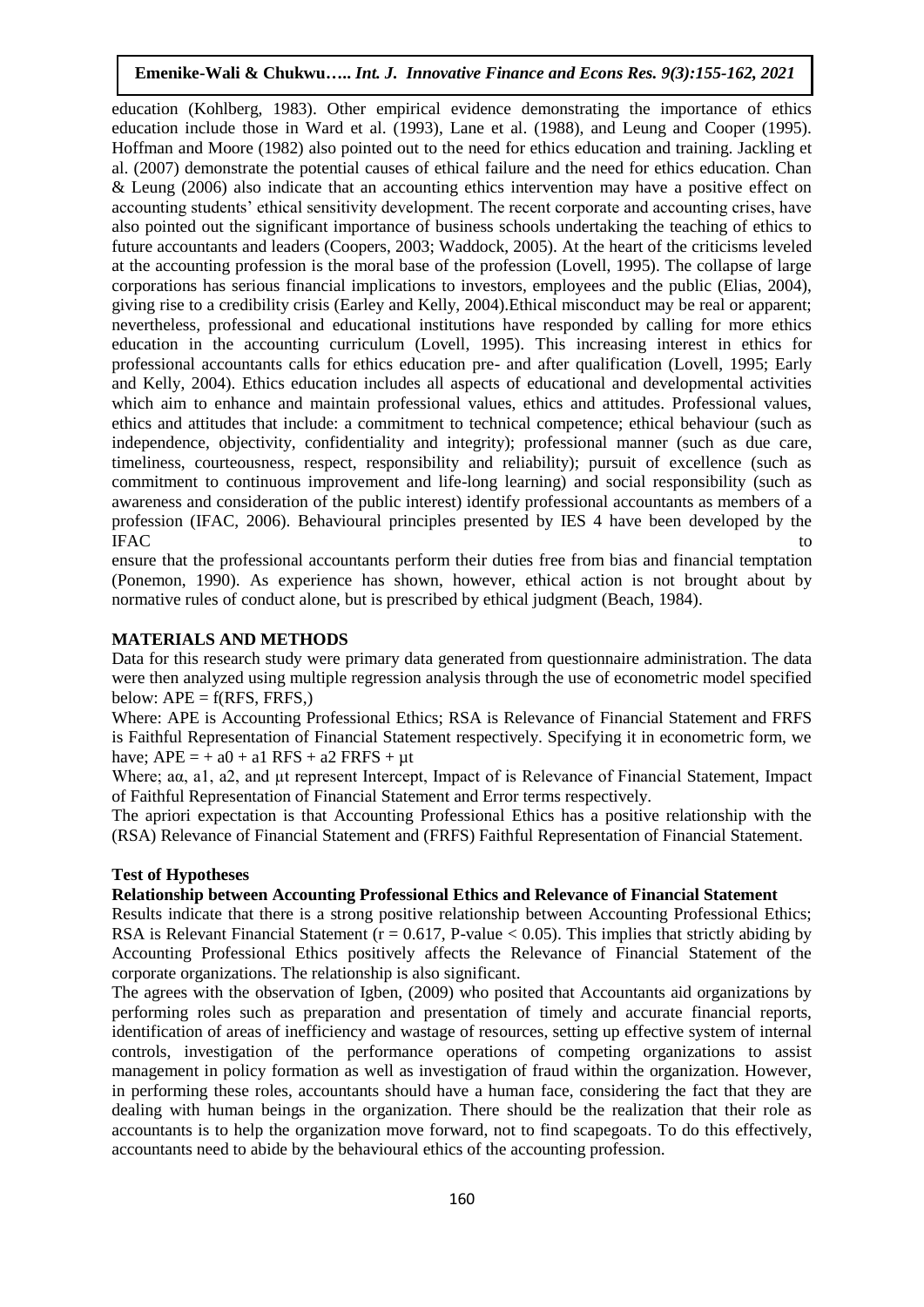## **Relationship between environmental evaluation and financial performance**

There was a significant, positive and strong relationship between Accounting Professional Ethics and Faithful Representation of Financial Statement ( $r = 0.726$ , P-value  $\lt 0.05$ ). This implies that Accounting Professional Ethics positively affects Faithful Representation of Financial Statement of corporate firms. This is in agreement with the work of Chan & Leung (2006) which indicate that an accounting ethics intervention may have a positive effect on accounting students' ethical sensitivity development. Ethics education includes all aspects of educational and developmental activities which aim to enhance and maintain professional values, ethics and attitudes. Professional values, ethics and attitudes that include: a commitment to technical competence; ethical behaviour (such as independence, objectivity, confidentiality and integrity); professional manner (such as due care, timeliness, courteousness, respect, responsibility and reliability); pursuit of excellence and social responsibility.

# **CONCLUSION**

Ethical dilemmas are common occurrence in the workplace and originate from a situation where a group or an individual must make a decision between two options, where the answer is not always black or white. For managers, investors and even small – business owners, it is imperative to learn accounting ethics and their functions to avoid financial and legal dilemmas due to the misrepresentation of financial statements. There may be moral dilemmas, like the Rest model with its four dimensions accountants should develop strength of character to navigate through.

The role of accountants in the organization is significant in today's business world this is due to the fact that the information they provide is crucial in aiding managers, investors and others in making critical economic decisions. Hence, ethical improprieties by accountants can be detrimental to society, resulting in distrust by the public and disruption of efficient capital market operations. Due to the importance of the information supplied by accountants, it is necessary for accountants to have general business skills, people skills for motivating other team members, technical skills and observe certain professional ethical standards.

## **RECOMMENDATIONS**

- 1. It was therefore recommended that strong enforcement mechanism such as a council to regulate the activities of professional accountants should be established any professional practices accountant indulging in unethical practices should be denied of membership and the practicing license should be withdrawn.
- 2. Also there is need for total overhauling of our societal values.
- 3. Lastly, there should be andisciplinary committee in accounting bodies to check and implement proper sanctions on professionals who abuse their privileges by engaging in unethical.

## **REFERENCES**

- Banerjee, S., and Ercetin, S. S. (2014). Chaos, complexity and leadership 2012. Dordrecht: Springer Science and Business Media Press.
- Blumberg, B., Cooper, D. R., and Schindler, P. S. (2014). Business research methods. London: McGraw-Hill Education Press.
- Copeland, M. K. (2015). The importance of ethics and ethical leadership in the accounting profession. In Research on professional responsibility and ethics in accounting (pp. 61-98). Bingley: Emerald Group Publishing Limited.
- Elias, R. Z. (2002). Determinants of earning management ethics among accountants. Journal of Business Ethics, 40(1), 33-45.
- Enofe, A. O., Nakpodia, J. O., and Moruku, J. A. (2014). Ethics and role of accountants.
- Grama, J. L. (2015). Legal issues in information security, second edition. Burlington, MA: Jones and Bartlett Learning Press.
- Grasso, L. P., Tilley, P. A., and White, R. A. (2009). The ethics of earning management: Perceptions after Sarbanes-Oxley. Management Accounting Quarterly, 11(1), 45-69.
- IFAC (2015), Handbook of the Code of Ethics for Professional Accountants, 2015 http://www.ifac.org edition.www.ethicsbpoard.org